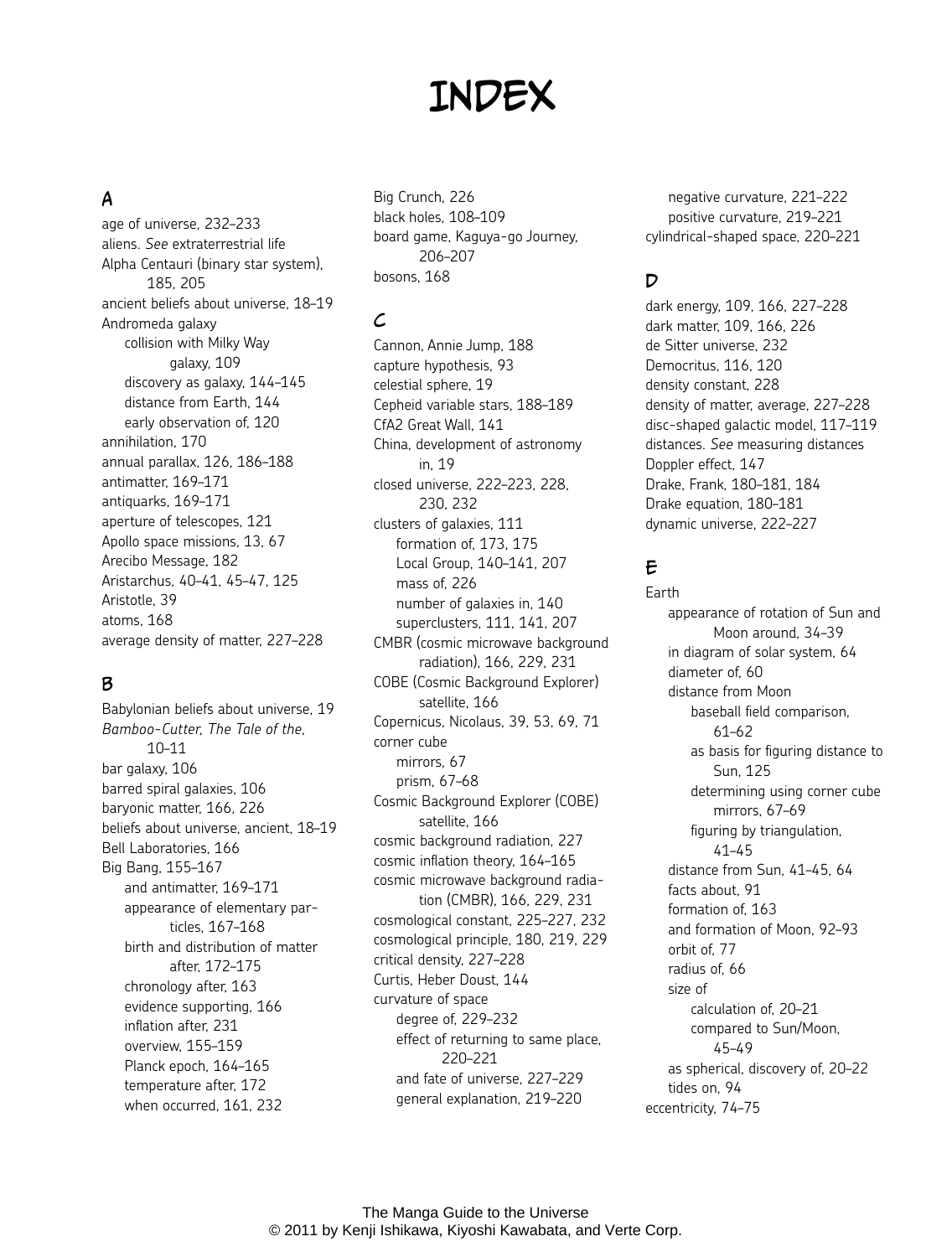eclipses, lunar, 46 "edge" of universe, 177–178, 199–200, 209–210 Egyptian beliefs about universe, ancient, 18 Einstein, Albert, 224–227 elementary particles, 167–168 elliptical orbits, 71–72 and Kepler's First Law, 73–75 and Kepler's Second Law, 75–76 energy, dark, 109, 166, 227–228 Epsilon Eridani (planetary system), 184 Eratosthenes, 20–21, 68 Europa (satellite of Jupiter), 86, 182–183 expansion of universe acceleration of, 227 cone illustration of, 156–158 ongoing, 226–227 redshift as proof of, 146–152 velocity of, 162 extraterrestrial life, 180–186 closest star system that could support, 183–184 contacting, 184–185 and Cosmological Principle, 180 Fermi paradox regarding, 182 number of possible civilizations, 180–181 and variety of life on Earth, 182–183

### F

Fermi, Enrico, 181–182 Fermi paradox, 182 fermions, 168 flat universe, 220, 223, 228–232 FLRW (Friedmann-Lemaitre-Robertson-Walker) model of universe, 227–229 four-dimensional space, 209–210 Friedmann, Alexander, 222, 225 Friedmann models of universe, 222–223 Friedmann-Lemaitre-Robertson-Walker (FLRW) model of universe, 227–229

#### G

galaxies. *See also* Andromeda galaxy; clusters of galaxies; Milky Way galaxy defined, 140

formation of, 137, 163, 173, 175 groups of, 111, 140–141, 173, 175, 207 shape of, 137 soccer game example, 133–139 Galaxy IOK-1, 123 Galilean telescope, 121 Galileo Galilei blunders of, 72 discoveries of, 56–57, 72–73, 116, 120 name of, 72 overview, 54 game, Kaguya-go Journey, 206–207 gamma rays, 96, 232–233 Ganymede (satellite of Jupiter), 93, 183 gauge particles, 168 Geller, Margaret, 141 general theory of relativity, 224–227 geocentric model, 38–39 disproved by Galileo's discoveries, 57 vs. heliocentric model, 55 planetary orbits according to, 70 and positions of Moon and Sun, 42–46 Ptolemy's contributions to, 51–54 reasons for past popularity of, 69 and size of Sun, 46–49 and Tychonic system, 70–71 giant impact hypothesis, 93 gravitational forces according to general theory of relativity, 224–225 bending of light by, 226 and dark energy, 227 and dark matter, 226 in early universe, 173 law of universal gravitation, 173 Newtonian representation of, 224 repulsive force, 224–225, 227 and spaceship travel, 185 gravitational lenses, 226 Great Andromeda Nebula, 120, 144–145. *See also* Andromeda galaxy Great Dark Spot, Neptune's, 89 Great Debate, 144 Great Red Spot, on Jupiter, 86 Great Wall, 141, 163, 207 Grecian explanation of universe, ancient, 20

groups of galaxies, 111 difference from clusters, 140 distribution of, 173 and superclusters, 207

#### H

habitable zone, 184 Hale Telescope, Mount Palomar Observatory, 122 harvest moon festival, 11–12 heliocentric model, 39–40 and Copernicus, 53 diagram of, 54 and Galileo, 57, 72–73 vs. geocentric model, 55 initial missing elements of, 71 significance of, 73 support of by invention of telescope, 57 support of by Kepler's Laws, 58, 72 helium, 97, 151–152, 172 Herschel, Frederick William, 118–119 Hertzsprung, Ejnar, 187–188 Hertzsprung-Russell (H-R) diagram, 187–188 Hipparchus, 68 Hipparcos High Precision Parallax Collecting Satellite, 126 Hooke, Robert, 86 Hooker Telescope, Mount Wilson Observatory, 122 horizon curvature of, 21–22 distance to, 66 and measurement of cosmic background radiation, 231 H-R (Hertzsprung-Russell) diagram, 187–188 Hubble, Edwin brief history of, 142–143 discovery of expansion of universe, 146–149 Hubble's constant, 162 Hubble's law, 122 Hubble Space Telescope, 122–123, 142 Huchra, John, 141 hydrogen, 97, 151–152, 172 hydrostatic equilibrium, 96–97 hydrothermal vent, 182 hypernova, 232–233 hyperspace, 209–210, 219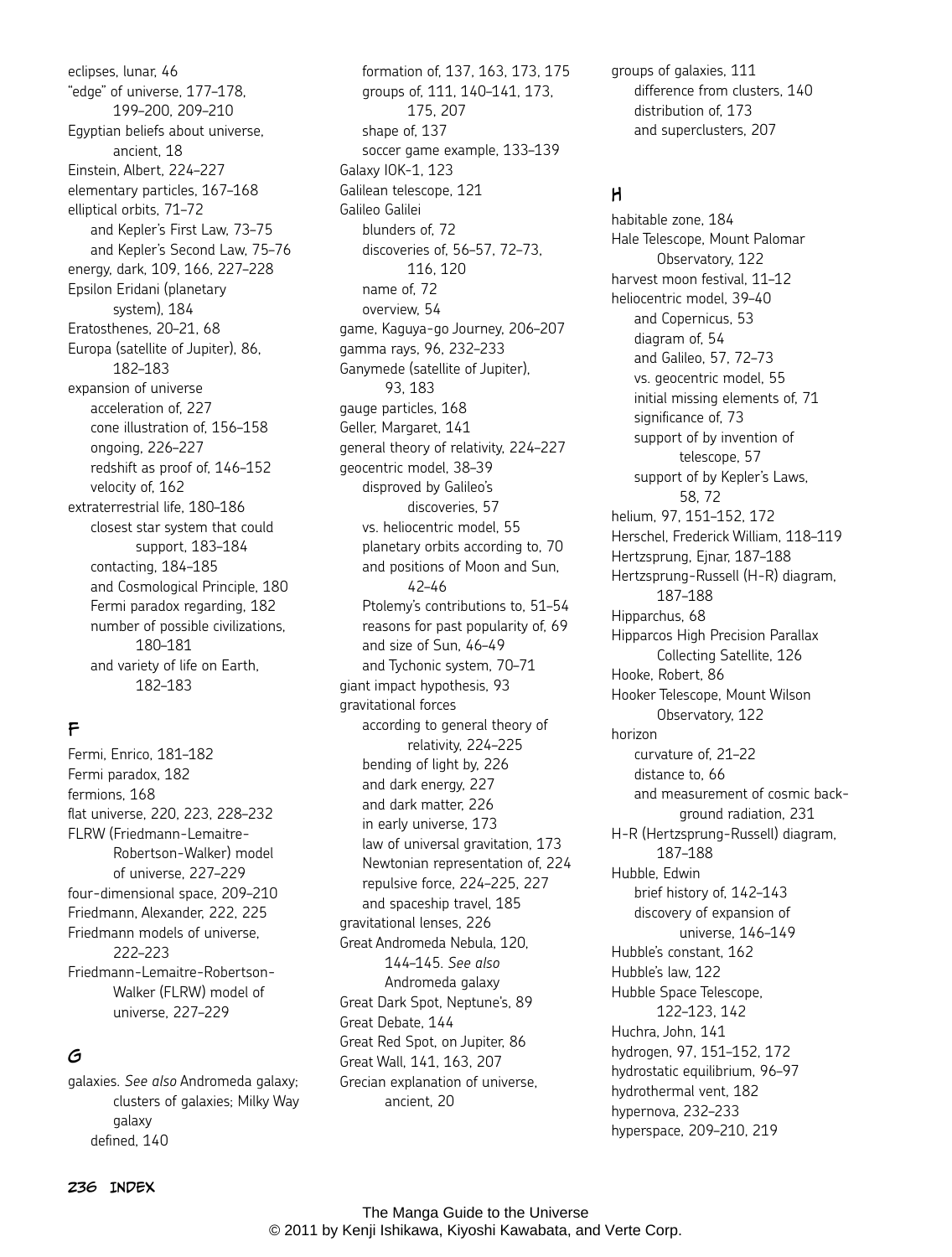# I

Indian beliefs about universe, ancient, 18 inflation, 164–165, 230–231 intermediate-sized black holes (ISBH), 109 IOK-1 (galaxy), 123 island universes, 120, 137, 140. *See also* galaxies ISBH (intermediate-sized black holes), 109

# J

Japan belief of Earth and Moon as spheres, 22 diagram of solar system to fit map of, 64 Kaguya satellite, 13 Jupiter in diagram of solar system, 64 facts about, 86 orbit of, 77 satellites of, 57, 86, 93, 182–183

## K

Kaguya satellite, 13 Kaguya-go Journey board game, 206–207 Kaguya-hime, story of, 10–11 Kant, Immanuel, 119–120, 140 KBOs (Kuiper Belt objects), 127 Kepler, Johannes, 58, 72, 121 Keplerian telescope, 121 Kepler's Laws, 58, 72 First Law, 72–75 Second Law, 72, 75–76 Third Law, 72, 77 Kepler spacecraft, 184 Kobayashi, Makoto, 171 Kuiper Belt objects (KBOs), 127

## L

Large and Small Magellanic Clouds, 120, 140 Leavitt, Henrietta, 189 Lemaitre, Georges, 227 lenses of telescopes, 121 leptons, 168 light, bending of, 226 Local Group, 140 Local Supercluster, 207 lunar eclipse, 46

#### M

Magellanic Clouds, Large and Small, 120, 140 magma, 91 Marius, Simon, 120 Mars atmosphere of, 81 in diagram of solar system, 64 facts about, 85 no life found on, 183 orbit of, 77 surface temperature of, 81 mass density ratio, 228 Masukawa, Toshihide, 171 matter antimatter, 169–171 average density of, 227–228 baryonic, 166, 226 birth and distribution of, 172–175 dark, 109, 166, 226 elementary particles, 167–168 measuring distances based on redshift, 189 based on supernovas, 189 by comparing properties of stars with Sun, 186–188 using period-luminosity relationship, 188–189 Mercury in diagram of solar system, 64 facts about, 83 orbit of, 77 Milky Way galaxy center of, 106–109 collision with Andromeda galaxy, 109 composition of, 109 discovery that is not whole universe, 144–145 early beliefs about, 116 formation of, 108, 163 number of stars in, 106 shape of, 108, 117–119 size of, 104–105 structure of, 116–119 when most visible, 206 why appears "milky," 99–101, 116–117 mirrors, corner cube, 67–68 mirrors in telescopes, 121–122 Mitsubishi Electric Corporation, 122 molecules, 168

Moon (Earth's) appearance of rotation around Earth, 34–39 distance from Earth baseball field comparison, 61–62 as basis for figuring distance to Sun, 125 determining using corner cube mirrors, 67–69 figuring by triangulation, 41–45 and Earth's tides, 94 eclipse of, 46 facts about, 92 formation of, 92–93 harvest moon festival, 11–12 Japanese satellite, 13 mirrors on, 67–68 no life found on, 183 radius of orbit of, 62 size of, 45–49, 62, 94 and story of Kaguya-hime, 10–11 US landing on, 13 waxing and waning of, 40–41 motion, retrograde, 52 Mount Palomar Observatory Hale Telescope, 122 Mount Wilson Observatory, 122, 143 Mt. Fuji, 11 multiverse, 217–219 myths about the universe, 18–19

### N

Nambu, Yoichiro, 171 National Astronomical Observatory of Japan Hawaii Observatory Subaru Telescope, 122 nebulas, 120, 145 negative curvature of space, 221–222 Neptune, 64, 77, 89 neutrinos, 109 Newton, Isaac, 224 Newtonian mechanics, 58 Newtonian representation of gravity, 224 nuclei, 163, 172 Nut (Egyptian Sun god), 18

### O

Occam's razor, 55 Olympus Mons, on Mars, 85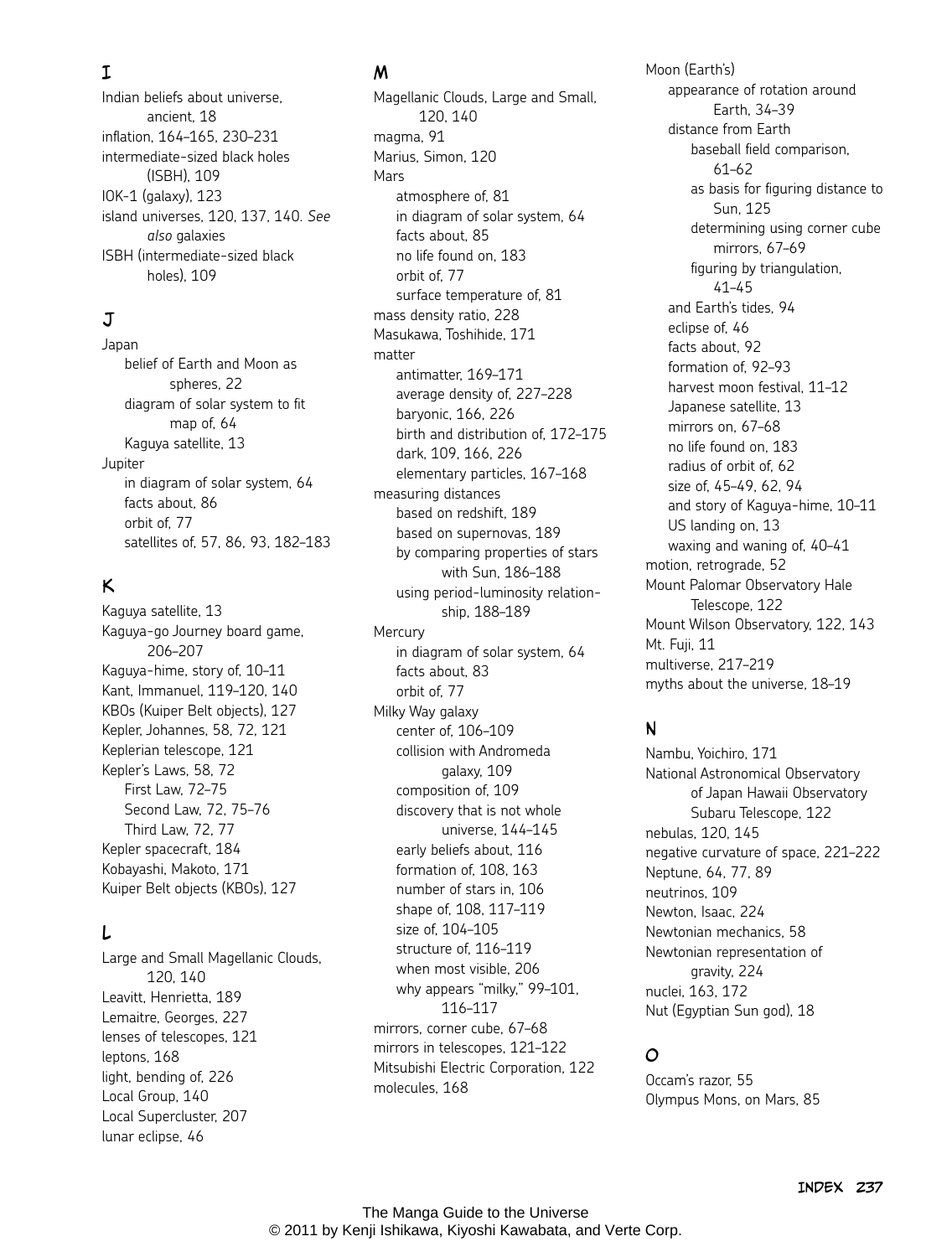*On the Revolutions of the Celestial Spheres* (Copernicus), 71 Oort cloud, 127 open universe, 223, 228–230 Opportunity rover, 85 orbits of planets according to Galileo, 72 according to geocentric model, 70 elliptical, 71–76 and Kepler's Third Law, 77 *Original Theory or New Hypothesis of the Universe, An* (Wright), 120 Otsukimi (moon-viewing) festivals, 12–13, 22

#### P

pair production, 170 Paleozoic Era, 91 parallel universes. *See* multiverse parsec, 126, 207 particles, elementary, 167–168 period-luminosity relationship, 188–189 photons, 167–168, 170, 229 Planck epoch, 163–165, 230 planetary system, 140 planets. *See also* geocentric model; heliocentric model; *names of specific planets*; orbits of planets; solar system distance between, 64 Greek meaning of word for, 50 motion of, 52, 58, 72 Pluto, 82, 90 positive curvature of space, 219–221 prism, corner cube, 67–68 Proxima Centauri, 109 Ptolemy, Claudius, 39, 51–54, 70 pulsating variable stars, 188 Pythagorean theorem, 66

#### Q

quarks, 163, 168, 170–171

#### R

radiation. *See* cosmic microwave background radiation (CMBR) radiation pressure, 97 radio telescope, 124 radio waves, 124, 184–185 redshift, 146–152, 189

relativity, general theory of, 224–227 repulsive force, 224–225, 227 resolution of telescopes, 121 retrograde motion, 52 Russell, Henry Norris, 187–188

## S

Sagan, Carl, 181 satellite measurements, 166 Saturn in diagram of solar system, 64 facts about, 87 orbit of, 77 Titan, satellite of, 93, 183 scientific method, 58 Search for Extra-Terrestrial Intelligence (SETI) Institute, 184 Shapley, Harlow, 144, 188–189 sister hypothesis, 93 Slipher, Vesto, 146, 152 Sloan Great Wall, 141 soccer game example, for explaining galaxies, 133–139 solar system. *See also* geocentric model; heliocentric model; planets diagram of to fit map of Japan, 64 formation of, 163 size of, 127 spaceship travel, 185 specific gravity, 87 spiral galaxies, 106 Spirit rover, 85 Spitzer Space Telescope, 106 stars. *See also* Milky Way Galaxy absolute magnitude of, 187 apparent magnitude of, 187 beyond solar system, distance to, 126 chemical composition of, 151–152, 166 color of, 187 distance of, measuring, 186–189 formation of, 163 and gravitational forces, 97 luminosity of, 187 number of in Milky Way, 106 properties of, compared with Sun, 186–188 variable, 188–189 visibility of, 118 static universe, 224–225

stellar-mass black holes, 109 Subaru Telescope, 122 sublimation, 90 Sun. *See also* heliocentric model; solar system appearance of rotation around Earth, 34–39 atmosphere of, 96 core of, 96 diameter of, 64 distance from Earth, 41–45, 64, 125 facts about, 95 formation of, 96–97 gravitational boundary of, 127 internal structure of, 97 photosphere of, 96 size of compared to Moon and Earth, 45–49 superclusters of galaxies, 111, 141 supermassive black holes, 109 supernovas, 97, 189, 227 Swift Gamma-Ray Burst Mission, 232

## T

*Tale of Genji, The*, 18 *Tale of the Bamboo-Cutter, The*, 10–11 Tanabata star festival, 206 tardigrades, 185–186 Tau Ceti (planetary system), 184 telescopes aperture of, 121 early, 120–122 famous, 122–123 lenses of, 121 mirrors in, 121–122 radio telescope, 124 resolution of, 121 support of heliocentric model, 57 visibility of stars using, 118 temperature of universe, 229 Theia (theoretical planet), 93 three-dimensional space, 209–210 tides, 94 time, 165 Titan (satellite of Saturn), 93, 183 Tombaugh, Clyde, 90 triangulation to figure distance to Moon, 68 to figure distance to stars beyond solar system, 126 to figure distance to Sun, 125